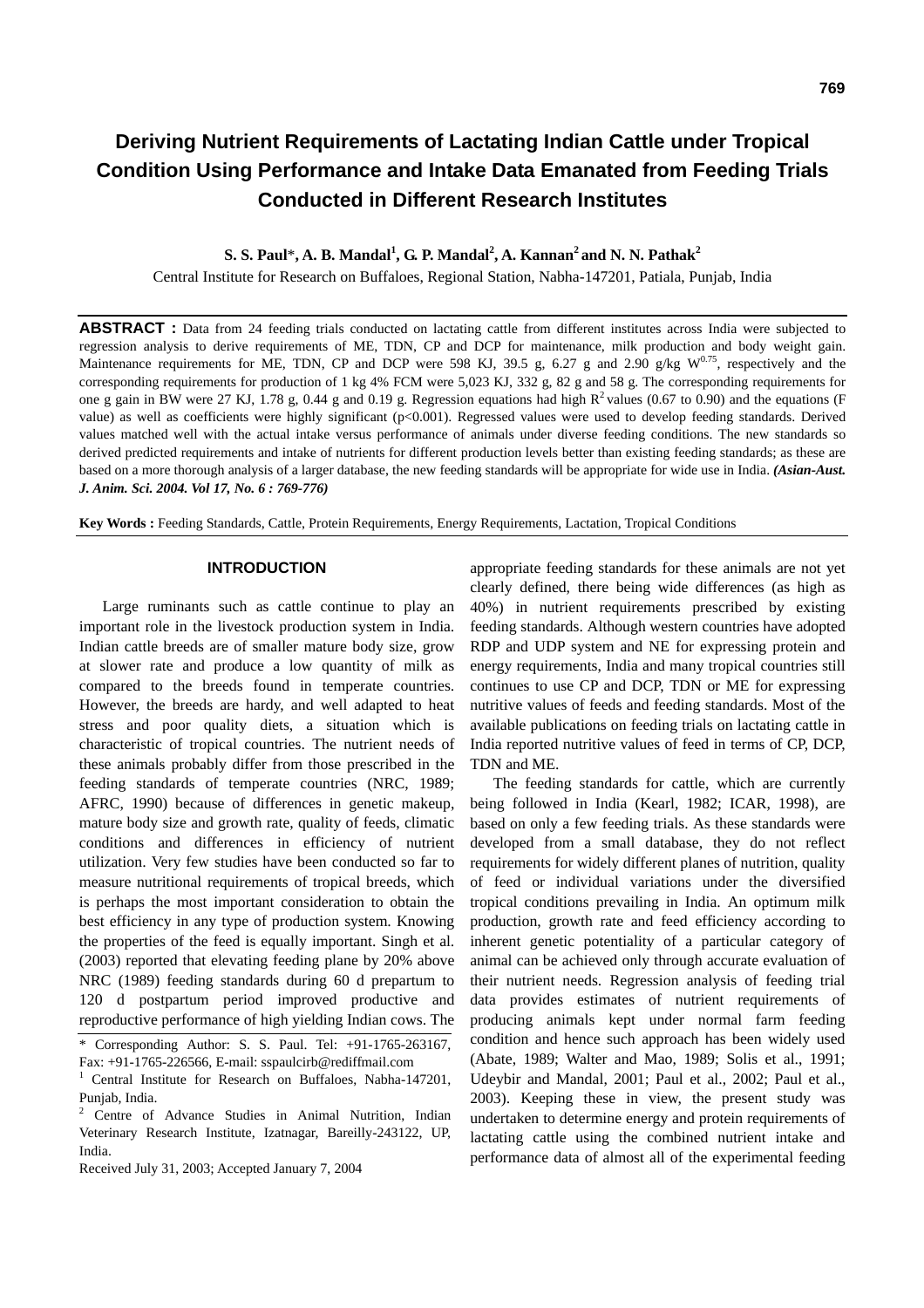trials conducted so far in India under diversified tropical feeding conditions.

# **MATERIALS AND METHODS**

### **Data collection**

The data on intake of DM, ME, TDN, DCP or CP, BW, ADG, roughage and green forage percentage in the ration generated through experimental feeding trials conducted on lactating cattle in different research institutes of India were collected from 47 published reports. However, data from 23 studies were subsequently excluded, because the information in these reports was incomplete with respect to one or more of the essential variables such as body weight, milk yield, milk fat percentage, weight change and nutrient intake. Only those data were admitted that contained complete information with respect to BW, FCM production, weight changes and nutrient intake. Finally, data from 24 studies (Hassan et al., 1985; Reddy et al., 1991a,b; Sampath et al., 1992; Pachuri and Majumdar, 1994; Talpada et al., 1994; Pathak and Pande, 1995; Ramchandra and Sampath 1995; Srivastava and Veenamani, 1995; Talpada et al., 1995; Maity et al., 1996; Reddy et al., 1996; Srinivas and Verma, 1996; Maity et al., 1997; Prasad and Tomar, 1997; Puranik et al., 1997; Saseendaran and Thiagrajan, 1997; Sihag et al., 1997; Dogra et al., 1998; Pathak et al., 1998; Kalbande and Thomas, 1999; Sahoo et al., 1999; Srinivasulu et al., 1999a,b) representing 72 different dietary treatment groups were used in the present study. These studies were conducted across a wide range of locations and conditions in India. The ranges of values of different parameters are summarized in the result section. In most of the trials, energy intake was expressed in TDN units and protein as CP or DCP units. In the present study, metabolisable energy (ME) was calculated from TDN values using a factor of 1 kg TDN=15.129 MJ ME. The 4% fat-corrected milk (FCM) yield was calculated from milk yield and fat percentage data using standard formulae. Henceforth, unless otherwise stated, FCM will mean 4% FCM.

## **Animals and feeding management in the feeding trials**

The type of cattle included crossbreeds (HF×Haryana, Sahiwal×Jersey, Karan Swiss, Karan Fries, Jersey×HF× Indigenous, Tharparkar×Jersey, Jersey×Red Sindhi, Haryana×Jersey, Ongole×Jersey×HF, Brown Swiss× Haryana, Trisur×Jersey, Ongole×Jersey, Kankrej×Jersey, Ongole×Holstein), indigenous pure breed (Kankrej) and indigenous nondescript. In all of the feeding trials animals were fed in groups of 4-6 animals *ad libitum* from a weighed allowance of feed. The roughage source included paddy straw, mustard green, berseem, maize fodder, oat fodder, sorghum silage, wheat straw, mixed dried grass, sorghum straw, barley fodder, sorghum fodder, oat hay, groundnut haulm, cotton seed hulls, sunflower straw, green cow pea, pearl millet straw, napier grass, pasture grass, cowpea hay, *Cenchrus* hay, *Gliricidia* leaves, urea treated paddy straw, gram straw, *Setaria anceps* leaves, *Leucaena leucocephala* leaves, *Robinia pseudoacacia* leaves and green para and guinea grass. The concentrate components included maize, wheat, ground nut cake, soya protein, soya flakes, mustard cake, cotton seed cake, urea mineral molasses block, sunflower cake, single cell protein, mahua cake, wheat bran, rice bran (deoiled), urea, fat, barley, molasses, rice polish, *Leucaena leucocephala* seed, cocoa pod shell, cocoa bean husk, etc. All animals were supplemented with a mineral mixture in the concentrate components. Feed intake was recorded daily in all the experiments. BW was recorded every 2 weeks. Digestion or metabolism trials were also conducted to ascertain the nutritive value of rations in all trials. Environmental parameters were not recorded in any of the studies. However, on the basis of the geographical locations of the experimental stations (experiment stations are between 13°N and 29°N latitude), it can be inferred that the climate was tropical, with hot and humid weather for most of the year, yearly temperature ranges from a minimum of 4°C to a maximum of 48°C.

#### **Estimation of nutrient requirements**

Pearson correlation coefficient computed on the data showed that ME or TDN intake was significantly correlated with MBW ( $r=0.66$ ;  $p<0.001$ ), FCM ( $r=0.88$ ;  $p<0.001$ ) and ADG ( $r=0.27$ ;  $p<0.05$ ). A significant positive association was also observed between CP intake and MBW (r=0.73;  $p<0.001$ ) or between CP intake and FCM (0.83;  $p<0.001$ ) or between CP intake and ADG ( $r = 0.27$ ;  $p < 0.05$ ). DCP intake was also highly correlated with MBW  $(r=0.65; p<0.001)$ and FCM  $(0.93; p<0.001)$ . There was very high positive correlation  $(r=0.82; p<0.001)$  between ME or TDN intake/kg  $W^{0.75}$  and FCM/kg  $W^{0.75}$ . CP intake/kg  $W^{0.75}$  was also highly correlated (r=0.76; p<0.001) with FCM/kg  $W^{0.75}$ as were DCP intake/kg  $W^{0.75}$  and FCM/kg  $W^{0.75}$  (r=0.88; p<0.001). On detection of significant relationship between nutrient intake and performance variables (BW, FCM and ADG), the data were subjected to regression analysis to develop nutrient requirement prediction models.

The experimental data were subjected to regression analysis using the following model:

 $Y=a+b_1X_1+b_2X_2$ 

where, Y is intake of ME, TDN, CP or DCP, KJ or g per kg metabolic body weight ( $W_{kg}^{0.75}$ ) per day;  $X_1$  is the FCM (kg) per kg metabolic body weight;  $X_2$  is the ADG (g) per kg metabolic body weight; the intercept, a, is an estimate of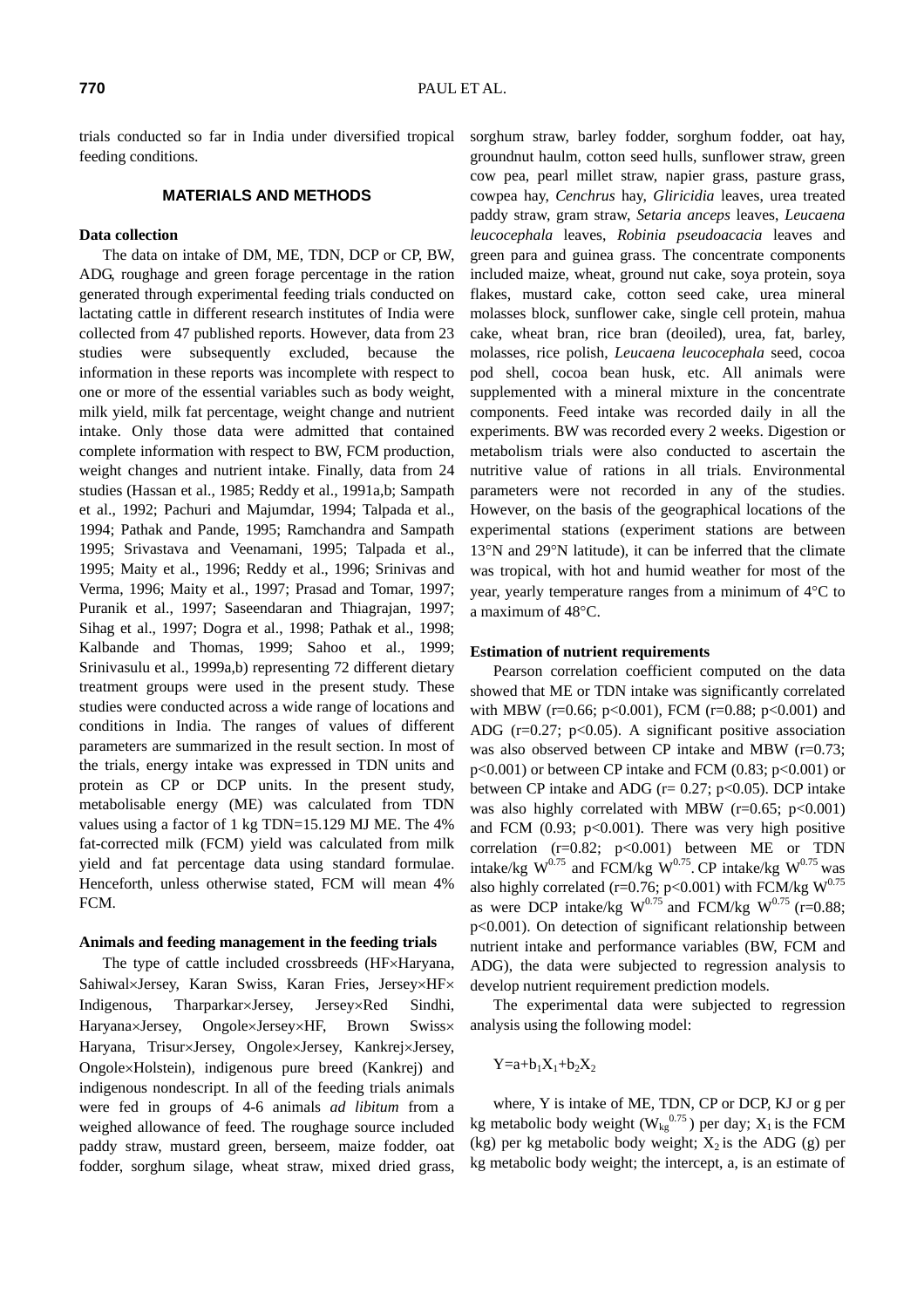**Table 1.** Mean values and variances of some of the variables analysed

|                 | Mean  | SD    | Min.   | Max.   | N  |
|-----------------|-------|-------|--------|--------|----|
| BW (kg)         | 348.8 | 34.74 | 283    | 421    | 72 |
| $FCM$ (kg/d)    | 8.82  | 3.25  | 4.61   | 17.76  | 72 |
| ADG(g/d)        | 165   | 199   | $-237$ | 653    | 72 |
| CPI(g/d)        | 1,295 | 385   | 707    | 2,150  | 59 |
| DCPI(g/d)       | 744   | 219   | 380    | 1,313  | 39 |
| $DMI$ (kg/d)    | 10.26 | 1.71  | 6.65   | 14.07  | 72 |
| MEI (MJ/d)      | 96.77 | 20.68 | 62.94  | 147.81 | 71 |
| TDNI $(kg/d)$   | 6.39  | 1.37  | 4.16   | 9.77   | 71 |
| <b>RP</b>       | 69.02 | 10.35 | 49.90  | 70.08  | 70 |
| GP              | 46.91 | 25.56 | 0      | 86     | 70 |
| Milk fat $(\%)$ | 4.41  | 0.54  | 3.30   | 6.03   | 72 |

RP, roughage % in DMI; GP, green forage % in DMI. Each observation is mean of observations on at least four animals.

maintenance requirement; the regression coefficient,  $b_1$  is the estimate of requirements for production of 1 kg 4% FCM; the regression coefficient,  $b_2$  is the estimate of requirements for body weight gain (g per g gain). A similar model was also used by other workers (Ratray et al., 1974; Abate, 1989; Walter and Mao, 1989; Solis et al., 1991; Paul et al., 2002; Paul et al., 2003) for estimation of nutrient requirements from feeding trial data.

#### **Statistical analyses**

All regression analyses were performed using GLM (Generalized Linear Model) procedures (Draper and Smith, 1981; SPSS, 1996). The performance of derived prediction equations was tested by calculating predicted intake values for each data using the derived prediction model and comparing those to the actual intake values. The degree of over prediction or under prediction was expressed as mean proportional bias (%), which was calculated as the slope of the regression of the predicted values and actual values at zero intercept. A regression slope (at zero intercept) <1

indicates under prediction across the range of actual values (Rayburn and Fox, 1990; Holter et al., 1996).  $R^2$  values of the unrestricted (with intercept) regression equation of actual and predicted values give an estimate of variance accounted for by the regression equation. The accuracy of prediction was analyzed using the mean square prediction error (MSPE) defined as  $n^{-1}\Sigma(A-P)^2$  where, A is actual intake, P is the predicted value and n is the number of pairs of values being compared. The square root of MSPE (RMSPE) gives the mean prediction error about the mean actual intake and is normally expressed as percentage of mean actual intake. A small RMSPE indicate good prediction (Roseler et al., 1997). Additional evaluation of accuracy of prediction was done by paired t-test of actual intake and predicted values. A non-significant (p>0.05) paired t-test between observed and predicted values indicates good match between values calculated using the derived prediction model and the actual values (Wicks and Leaver, 2000).

Feeding standards were derived for nutrient requirements of different nutrients for maintenance at different body weights, for production of milk of different fat percentage and for gain in body weight.

# **RESULTS**

# **General information about the feeding trials**

The mean, SD and range of some of the variables used in the present study are presented in Table 1. The range of each variable is sufficient for realistic regression analysis and is representative of diversities observed in animal and feeding situations in India. In the database, average body weight of experimental animals ranged from 283 to 421 kg and average daily 4% fat corrected milk yield ranged from

**Table 2.** The regression equations of TDN, ME, CP and DCP requirements (mean $\pm$ SE) for maintenance (a, g or KJ/kg W  $^{0.75}$ ), milk production (b<sub>1, g</sub> or KJ/kg W <sup>0.75</sup>), and weight gain (b<sub>2</sub>, g/g gain) obtained from the present database

| $\cdot$ $\cdot$                     |                     |                     |                   |                     |
|-------------------------------------|---------------------|---------------------|-------------------|---------------------|
| Nutrients                           | ME                  | <b>TDN</b>          | CP                | <b>DCP</b>          |
| MBW, kg                             | $80.73 \pm 0.72$    | $80.73 \pm 0.72$    | 80.83±0.82        | 79.20±0.91          |
| FCM, kg                             | $8.78 \pm 0.39$     | $8.78 \pm 0.39$     | $8.54 \pm 0.45$   | $8.49 \pm 0.55$     |
| ADG, $g d^{-1}$                     | $164 \pm 24$        | $164 \pm 24$        | $186 + 27$        | $115 \pm 34$        |
| Intake, g or kJ $d^{-1}$            | 96,768±2,455        | $6,396 \pm 162$     | $1,295 \pm 50$    | 744 <sup>+</sup> 35 |
| Intake per kg MBW, g or $kJ d^{-1}$ | $1,193\pm25$        | 78.86±1.62          | 15.85±0.50        | $9.48 \pm 0.40$     |
| FCM per kg MBW, $g d^{-1}$          | $0.1075 \pm 0.0041$ | $0.1075 \pm 0.0041$ | $0.1041\pm0.0042$ | $0.1044\pm0.0055$   |
| ADG per kg MBW, $g d^{-1}$          | $2.03 \pm 0.29$     | $2.03 \pm 0.29$     | $2.30\pm0.34$     | $1.55 \pm 0.44$     |
| No of observations <sup>a</sup>     | 71                  | 71                  | 59                | 39                  |
| Regression equations <sup>b</sup>   |                     |                     |                   |                     |
| a (intercept)                       | 598±41              | 39.54±2.73          | $6.27 \pm 0.95$   | $2.90 \pm 0.46$     |
| $b_1$ (coefficient)                 | $5,023 \pm 348$     | $332 \pm 23$        | $82.29 \pm 8.15$  | $57.94 \pm 3.86$    |
| $b2$ (coefficient)                  | 26.96±4.84          | $1.78 \pm 0.32$     | $0.44 \pm 0.12$   | $0.19 \pm 0.05$     |
| $R^2$                               | $0.77***$           | $0.77***$           | $0.67***$         | $0.90***$           |
| SE of estimate                      | 101                 | 6.65                | 2.24              | 1.10                |

\*\*\* p<0.001; MBW, metabolic body weight  $(W^{0.75}, kg)$ ; ADG, Average daily gain in body weight.

<sup>a</sup> Each observation is mean of observations on at least 4 animals.  $b$  Model: intake/MBW=a+b<sub>1</sub> (FCM/MBW)+b<sub>2</sub>(ADG/MBW).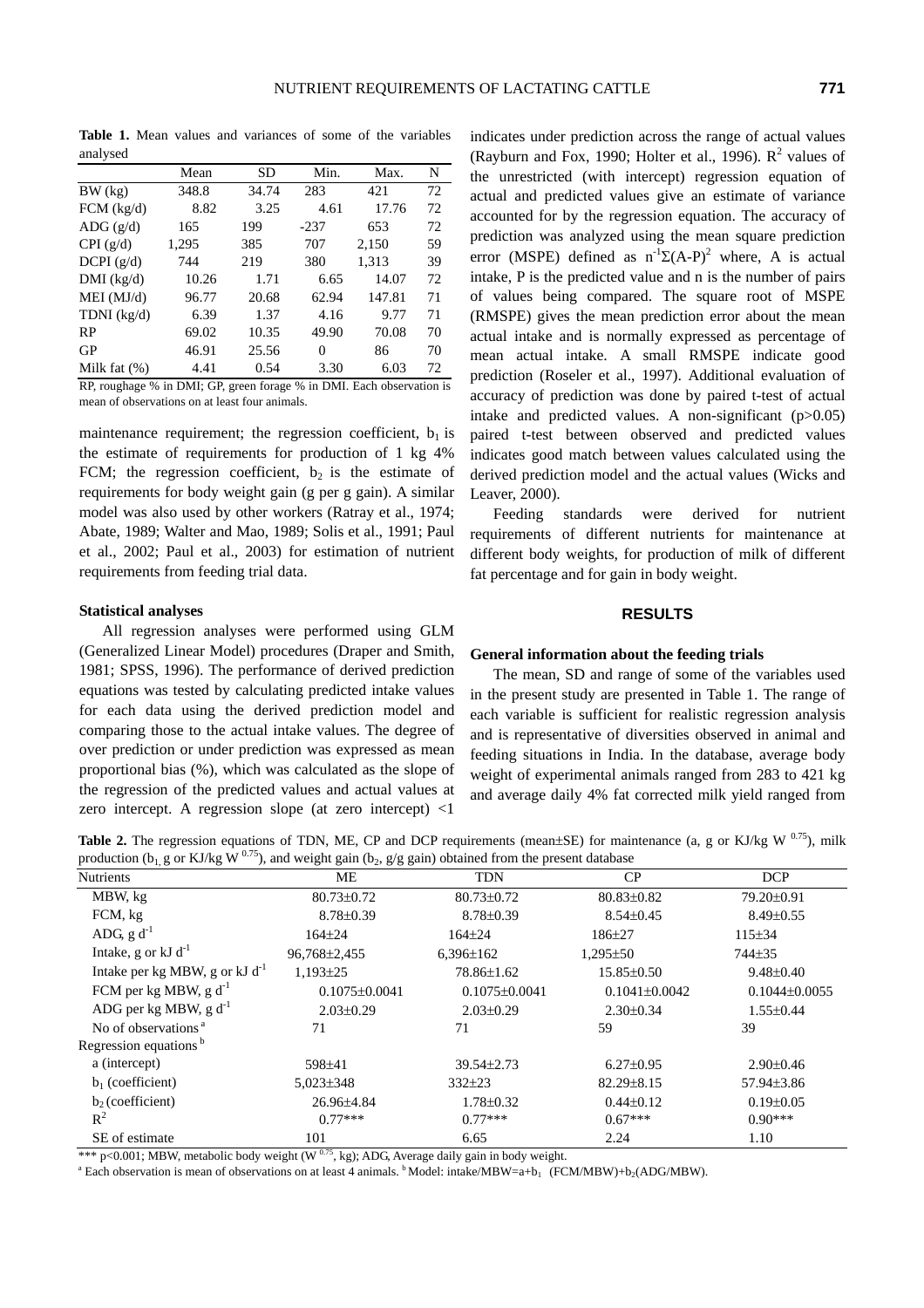

**Figure 1.** Actual vs. model predicted TDN intake. The diagonal line from origin represents y=x. The bold line represents unrestricted regression line and the dotted line represents the zero intercept regression line.

4.61 to 17.76 kg and average daily weight gain ranged from -237 to 653 g. Most of the experimental rations were roughage based (RP>50%) and roughage on an average constituted 69.02% of DMI. The mean, SE and range of milk fat percentage were 4.41±0.064 (range 3.30-6.03). Other milk constituents (e.g. protein, total solids, etc.) were not reported in most of the publications. Roughage percentage in DM ranged from 38-100% whereas green percentage in ration ranged from 0 to 86%. The mean, SE and range of TDN % and DCP % in the database were 61.83±0.61% (range 49.9 to 70.1%) and 7.49±0.26% (range 5.50 to 12.22%), respectively.

# **Energy and protein requirements**

The regression equations developed for the prediction of TDN, ME, CP and DCP requirements were highly significant ( $p<0.001$ ) as were the coefficients and  $R^2$  values (Table 2). The regression constants and partial regression coefficients give estimates of nutrient requirements for maintenance, milk production and body weight gain. Thus, the maintenance requirement of TDN was estimated to be 39.5 g/kg  $W^{0.75}$  whereas TDN requirements for milk production and weight gain were 332 g/kg FCM and 1.78 g/g body weight gain, respectively. The ME requirements for maintenance, milk production and weight gain were 598 KJ/kg  $W^{0.75}$ , 5,023 KJ/kg FCM and 27.1 KJ/g weight gain, respectively. The prediction equation accounted for 77% of the variations in observed TDN or ME intake. Observed and predicted TDN intake values were highly correlated  $(r=0.92; p<0.001)$ . The slope of the regression of the predicted values and actual values at zero intercept was very high (0.9952), which indicated very low (only 0.48% under-prediction) mean proportional bias in overall prediction. The distribution of actual and predicted TDN intake values has been depicted in Figure 1. Upon visual examination of the Figure 1 there appears to be good agreement between actual and predicted values throughout the database. The overall prediction errors (RMSPE) of TDN intake were of the order of ±521.80 g per day or

Table 3. Daily nutrient requirements of lactating cattle under Indian tropical condition<sup>a</sup>

| BW (kg) | ME(MJ)                                                                                  | TDN (kg) | CP(g) | DCP(g) |
|---------|-----------------------------------------------------------------------------------------|----------|-------|--------|
|         | Requirements for maintenance of lactating cattle                                        |          |       |        |
| 200     | 31.8                                                                                    | 2.10     | 334   | 154    |
| 250     | 37.6                                                                                    | 2.48     | 394   | 182    |
| 300     | 43.1                                                                                    | 2.85     | 452   | 209    |
| 350     | 48.4                                                                                    | 3.20     | 507   | 235    |
| 400     | 53.5                                                                                    | 3.53     | 561   | 259    |
| 450     | 58.4                                                                                    | 3.86     | 613   | 283    |
| 500     | 63.2                                                                                    | 4.18     | 663   | 307    |
| 550     | 67.9                                                                                    | 4.49     | 712   | 309    |
| 600     | 72.5                                                                                    | 4.79     | 760   | 351    |
| 650     | 77.0                                                                                    | 5.08     | 807   | 373    |
| 700     | 81.4                                                                                    | 5.38     | 853   | 395    |
|         | Requirements for milk production (Nutrients required per kg of milk of different fat %) |          |       |        |
| 3.0     | 3.77                                                                                    | 0.249    | 61.7  | 43.4   |
| 3.5     | 4.40                                                                                    | 0.291    | 72.0  | 50.7   |
| 4.0     | 5.02                                                                                    | 0.332    | 82.3  | 57.9   |
| 4.5     | 5.65                                                                                    | 0.374    | 92.6  | 65.1   |
| 5.0     | 6.28                                                                                    | 0.415    | 103   | 72.4   |
| 5.5     | 6.91                                                                                    | 0.457    | 113   | 79.6   |
| 6.0     | 7.53                                                                                    | 0.498    | 124   | 86.9   |
| 6.5     | 8.16                                                                                    | 0.540    | 134   | 94.1   |
|         | Requirements for body weight gain (Nutrients required per kg gain)                      |          |       |        |
|         | 27.1                                                                                    | 1.78     | 440   | 190    |

<sup>a</sup> Calculated from regression equations for nutrient requirements obtained from the present database.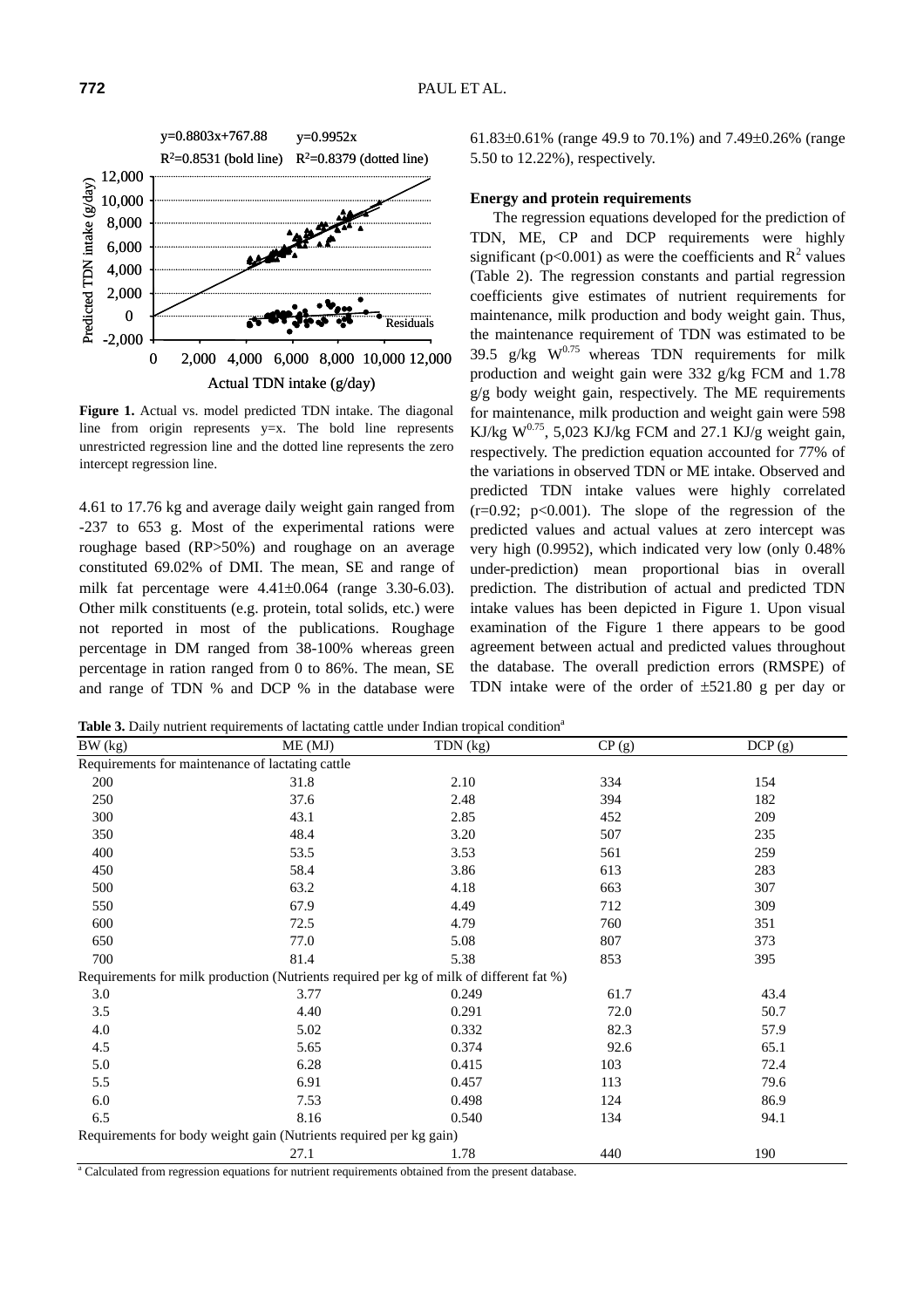



**Figure 2.** Actual vs. model predicted CP intake. The diagonal line from origin represents y=x. The bold line represents unrestricted regression line and the dotted line represents the zero intercept regression line.

approximately 8.15% of the actual intake, which indicated high accuracy of prediction across the database. A paired ttest between observed and predicted values was nonsignificant (p>0.05) which also indicated that calculated values of TDN requirements using the derived prediction models matched well with the actual intake values in this study (Wicks and Leaver, 2000). Accordingly, the standards for TDN or ME requirement were developed (Table 3).

The maintenance requirement of CP was estimated to be 6.27 g/kg  $W^{0.75}$  whereas CP requirements for milk production and weight gain were 82.3 g/kg FCM and 0.44 g/g body weight gain, respectively. The prediction equation accounted for 67% of the variations in observed CP intake. Observed and predicted CP intake values were highly correlated ( $r=0.88$ ;  $p<0.001$ ). The distribution of actual and predicted CP intake values has been depicted in Figure 2. Upon visual examination of the Figure 2 there appears to be

good agreement between actual and predicted values throughout the database. The slope of the regression of the predicted CP intake values and actual values at zero intercept was very high (0.978), which indicated very low (only 2.2% under-prediction) mean proportional bias in overall prediction. The overall prediction errors (RMSPE) of CP intake were of the order of  $\pm 181.2$  g/day or approximately 13.99% of the actual intake, which indicated adequate accuracy of prediction across the database. A paired t-test between observed and predicted values was non-significant (p>0.05) which also indicated that calculated values of CP requirements using the derived prediction model matched well with the actual intake values in this study (Wicks and Leaver, 2000). Hence derived prediction models were utilized for development of the standards for CP requirements (Table 3).

The maintenance requirement of DCP was estimated to be 2.90 g/kg  $W^{0.75}$  whereas DCP requirements for milk production and weight gain were 57.9 g/kg FCM and 0.19 g/g body weight gain, respectively. The prediction equation accounted for 90% of the variations in observed DCP intake. Observed and predicted DCP intake values were highly correlated ( $r=0.95$ ;  $p<0.001$ ). The slope of the regression of the predicted values and actual values at zero intercept was very high (0.9910), which indicated very low (only 0.9% under-prediction) mean proportional bias in overall prediction. The overall prediction errors (RMSPE) of DCP intake were of the order of ±68.8 g per day or approximately 9.25% of the actual intake, which indicated adequate accuracy of prediction across the database. A paired t-test between observed and predicted values was non-significant (p>0.05) which also indicated that calculated values of DCP requirements using the derived prediction model matched well with the actual intake values in this study (Wicks and Leaver, 2000). As the derived values matched well with actual intake values, the derived prediction models were used for developing the feeding standards (Table 3).

|  |  |  |  |  |  |  | Table 4. Comparison of daily requirements from the new feeding standards with those from existing feeding standards <sup>a</sup> |
|--|--|--|--|--|--|--|----------------------------------------------------------------------------------------------------------------------------------|
|  |  |  |  |  |  |  |                                                                                                                                  |

|                                                       | Present study | <b>ICAR (1998)</b> | Kearl (1982) | NRC (1989)    |
|-------------------------------------------------------|---------------|--------------------|--------------|---------------|
| Maintenance requirement, $g/kg$ $\overline{W^{0.75}}$ |               |                    |              |               |
| CP, g                                                 | 6.27          | NS.                | $4.20(+49)$  | $3.55 (+77)$  |
| DCP, g                                                | 2.90          | 2.86               | 2.86         | NS.           |
| TDN, g                                                | 39.5          | $33.70 (+17)$      | $36.50(+8)$  | $35.20 (+12)$ |
| Requirement per kg milk of 4% fat                     |               |                    |              |               |
| CP, g                                                 | 82.3          | <b>NS</b>          | $79(+4)$     | 90(.9)        |
| DCP, g                                                | 57.9          | $45 (+29)$         | $55 (+5)$    | NS.           |
| TDN, g                                                | 332           | $315 (+5)$         | $310 (+7)$   | $322 (+3)$    |
| Requirement for 1 g gain of body weight               |               |                    |              |               |
| CP, g                                                 | 0.44          | <b>NS</b>          | $0.58(-24)$  | $0.32 (+38)$  |
| DCP, g                                                | 0.19          | $0.47(-60)$        | $0.38(-50)$  | NS.           |
| TDN, g                                                | 1.78          | $4.43(-60)$        | $2.67(-33)$  | $2.26(-21)$   |

standards. NS: not stated in the feeding standards.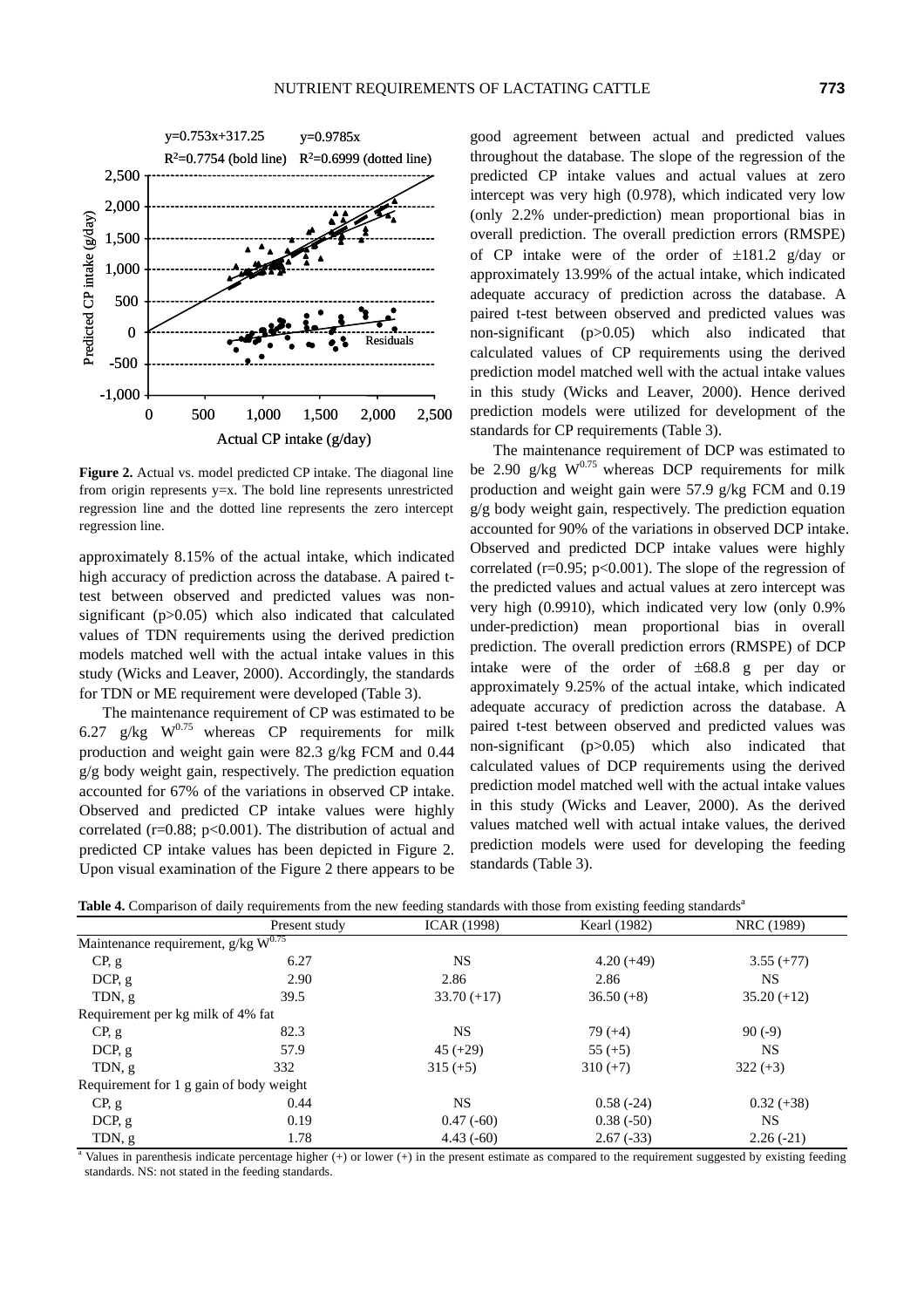### **DISCUSSION**

There are wide differences between existing feeding standards for nutrient requirements for maintenance, milk production and ADG (Table 4). Some of the possible sources of variation contributing to the differences include diet quality, plane of nutrition, experimental design, method of data analysis, etc. across the experiments. Both feeding standards currently being widely used in India i.e. ICAR standard (ICAR, 1998) as well as Kearl (1982) feeding standards were based on very few data of Indian animals which may explain why these standards fail to predict nutrient requirements more accurately.

Present estimates of TDN requirement for maintenance was higher than ICAR (1998) and Kearl (1982) standards. Our estimate of maintenance requirement for ME was about 15% higher than the MEm value (521 KJ/kg MBS) predicted (calculated for a cow of 349 kg body weight using AFRC equations) by AFRC (1990) and 12% higher than the value (532.5 kJ/kg MBS) recommended by NRC (1989).

Reports on energy requirements of Indian cattle are limited. In calorimetric studies, Patle and Mudgal (1977) reported that Indian crossbred cattle requires 572.2 kJ/kg MBS for maintenance and 4,877 KJ/kg FCM for milk production during midstage of lactation whereas Patle and Mudgal (1976) reported that during early lactation Indian cattle requires 546.6 KJ/kg MBS for maintenance and 4,746 KJ for 1 kg FCM production. Our estimate for maintenance as well as milk production were slightly higher than the values reported by Patle and Mudgal (1977) and Patle and Mudgal (1976). Nutrient requirements are known to be genotype, location and dietary situation dependent. More importantly, methodological differences could be an important source of variance. Generally, estimates of nutrient requirements reported from feeding trial data using regression method are likely to be higher than the values reported from energy balance trials or calorimetric studies in any species. Optimum nutrition of producing animals calls for a higher intake than the minimum required for maintaining N or energy equilibrium in a balance trial as producing animals maintained under farm condition have more intense metabolism, expend more energy for voluntary activity and for maintaining body temperature than those of fasting animals in calorimetric chambers or those under balance trial (McDonald et al., 1995). The methodological difference in the present estimates and the values reported by Patle and Mudgal (1976, 1977) could partly explain the observed difference between the two estimates. Our estimate of ME requirement for milk production was slightly higher than the value of 4,872 KJ recommended by NRC (1989) and lower than the value of 5,222 KJ calculated using the equations of AFRC (1990). Our estimate of ME requirement for milk production was comparable (Table 4) to the value of 4,771 KJ recommended by ICAR (1998).

Our estimate of ME requirement for weight change was comparable to the values (30.85-35.52 MJ/kg ADG) reported in cattle by Siviah and Mudgal (1978). The estimate was slightly lower than the values (32.8-34.2 MJ/kg ADG) suggested by NRC (1989) and the values (36.5-45.6 MJ/kg ADG) suggested by AFRC (1990).

The DCP requirements of cattle were estimated to be 2.90 g/kg MBS for maintenance, 57.9 g/kg for FCM production and 0.19 g/g weight gain. Estimates for Indian lactating cattle as reviewed by Kearl (1982) were 2.37-4.21 g DCP/kg MBS for maintenance, 49-51 g/kg FCM production and 0.2-0.4 g DCP/g for weight gain. Our estimates of maintenance and weight gain requirements compared well with the values (2.84 g DCP/kg MBS and 0.23 g DCP/g weight gain) recommended by NRC (1989), but the estimate of milk production requirement was slightly higher than the value (51 g DCP/kg FCM) recommended by NRC (1989). Our estimate of DCP requirements for maintenance and milk production were comparable to that recommended by Kearl (1982) but the requirement for weight gain was comparatively lower than that recommended by Kearl (Table 4).

Although the amount of energy or protein required for weight gain and the amount which becomes available to the animal during weight loss are usually not the same, separate estimation for weight gain and weight loss could not be made in the present study because of the nature of the database. In the database the majority of the animals were gaining weight, and only two out of 72 groups of cattle were loosing weight. The data being insufficient for separate estimation of energy and protein requirements during weight loss, requirements for both weight gain and loss were estimated as a single component, i.e. weight change. Moreover, exclusion or inclusion of the observations on the few animals which were losing weight had no marked effect on estimates of nutrient requirements or efficiency parameters.

#### **IMPLICATIONS**

The present study provides estimates of nutrient requirements of lactating Indian cattle reared under normal farm feeding conditions based on regression analysis of intake vs. performance values reported from different feeding trials conducted across India involving different breeds under wide dietary and climatic situations. Based on criteria of slope of regression of predicted on observed values, root mean square prediction error, correlation between observed and predicted values and paired t-test between observed and predicted values, prediction equations developed in the present study were valid and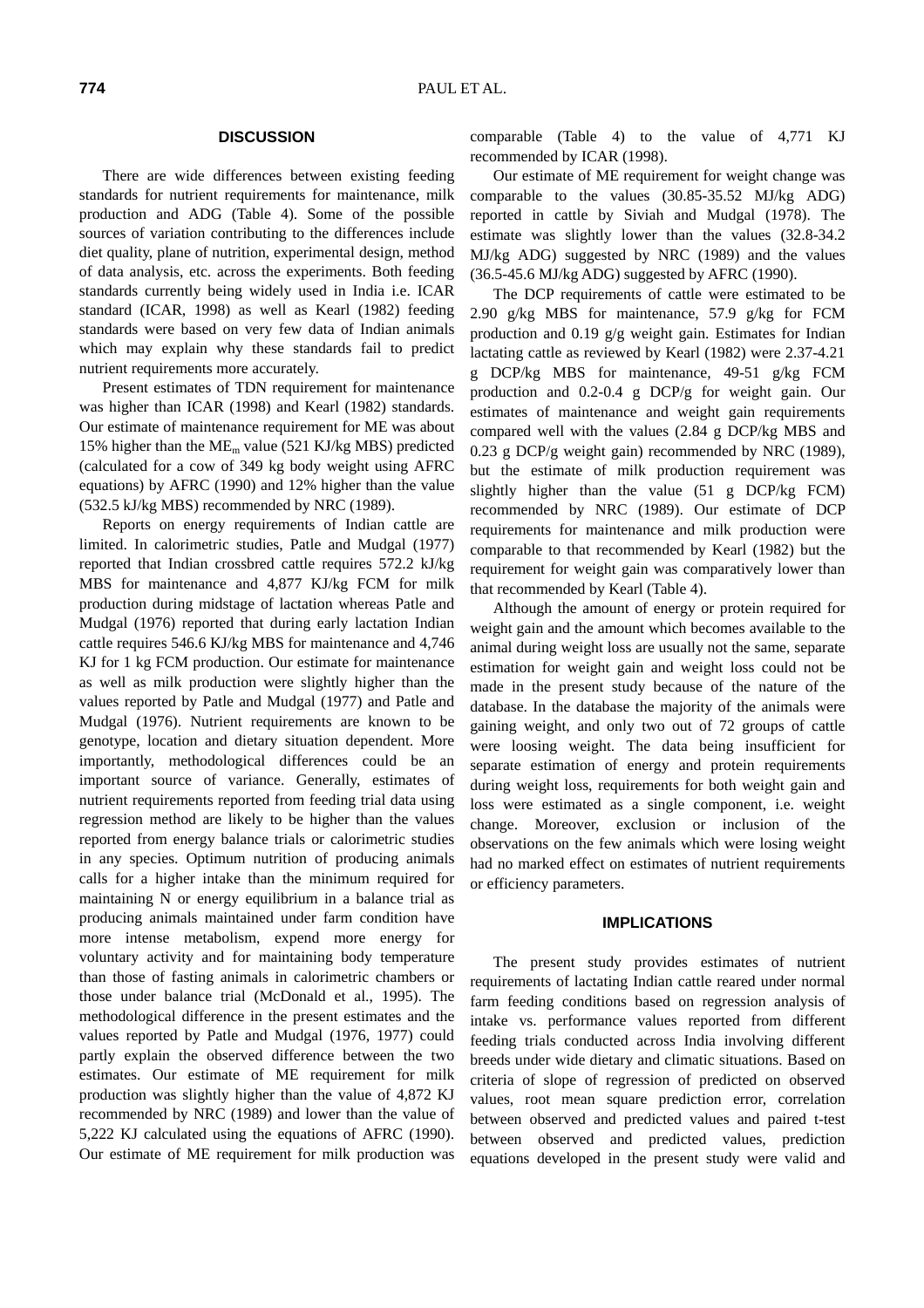adequately accurate for predicting requirements under diverse conditions. These results suggest that the nutrient requirements derived in the present study can be used as a guide for feeding lactating Indian cattle under diverse conditions prevailing in India. Utilization of these requirements may result in the following benefits to Indian cattle industry: 1) increase in efficiency of nutrient utilization, 2) lowered feed costs and 3) optimum weight gains with lowered stress on lactating cattle. However, the requirements presented here should be updated and refined further as more feeding trial data are generated on nutrient intake and production performance under different dietary and environmental situations.

### **REFERENCES**

- Abate, A. 1989. Metabolizable energy requirements for maintenance of Kenyan goats. Small Rumin. Res. 2:299-306.
- AFRC. 1990. Technical committee on responses to nutrients, report number 5. Nutrient Requirements of Ruminant animals. Nutr. Abstr. Rev. (Ser B) 60:729-804.
- Dogra, K. K., B. S. Katoch, S. Singh, V. K. Sharma and R. B. Sharma. 1998. Performance of lactating cows on different silvi herbage system developed on natural subtropical grasslands. Indian J. Anim. Nutr. 15:260-263.
- Draper, N. R. and H. Smith. 1981. Applied Regression Analysis. John Wiley and Sons Inc., New York, pp. 70-140.
- Hassan, Q. Z., S. J. Daniel and V. N. Murthy. 1985. Single cell protein as a protein source in the ration of lactating crossbred cows. Indian J. Dairy Sci. 38:115-118.
- Holter, J. B., J. W. West, M. L. Mc Gilliard and A. N. Pell. 1996. Predicting *ad libitum* dry matter intake and yields of Jersey cows. J. Dairy Sci. 79:912-921.
- ICAR. 1998. Nutrient Requirements of Domestic Animals. Indian Council of Agricultural Research, New Delhi, India, p. 11.
- Kalbande, V. H. and C. T. Thomas. 1999. Effect of bypass protein on yield and composition of milk in crossbred cows. Indian J. Anim. Sci. 69:614-616.
- Kearl, L. C. 1982. Nutrient Requirements of Ruminants in Developing Countries. International Feed Stuffs Institute. Utah Agriculture Experimental Station. Utah State University, Logon, Utah, USA, pp. 45-58.
- Maity, S. B., A. Rekib, N. P. Shukla and K. K. Singh. 1997. Effect of protein replacement of concentrate mixture by green berseem on milk production and nutrient utilization in crossbred cows. Indian J. Anim. Nutr. 14:283-285.
- Maity, S. B., N. P. Singh and A. K. Misra. 1996. Effect of replacement of concentrate mixture by artificially grown barley fodder on energy utilization and milk production in crossbred cows. Indian J. Anim. Nutr. 13:231-233.
- McDonald, P., R. A. Edward and J. F. D. Greenhalgh. 1995. Animal Nutrition. 5th Edn. Longman Singapore Publishers Pvt. Ltd, Singapore, pp. 320-321.
- NRC. 1989. Nutrient Requirements of Dairy cattle. National Academy of Sciences, National Research Council, Washington, DC.
- Pachuri, V. C. and A. B. Majumdar. 1994. Nutritional evaluation of

two rations of green and ensiled sorghum as basal roughage in milch cows. Indian J. Dairy Sci. 47:610-611.

- Pathak, N. N., A. Sahoo, N. Dutt, P. Singh, L. C. Chaudhary, N. Agarwal and D. N. Kamra. 1998. Voluntary feed intake and nutrient utilization in lactating crossbred cows fed *ad libitum* green berseem with concentratte replaced by wheat bran. Indian J. Dairy Sci. 51:157-161.
- Pathak, N. N. and H. N. Pandey. 1995. Effect of feeding different levels of cereal grain with *ad libitum* berseem fodder on the performance of lactating crossbred cows. Indian J. Dairy Sci. 48:540-542.
- Patle, B. R. and V. D. Mudgal. 1976. Utilization of dietary energy for maintenance and milk production by lactating crossbred cows (Brown Swiss×Sahiwal) during their early stage of lactation. Indian J. Anim. Sci. 46:1-7 .
- Patle, B. R. and V. D. Mudgal. 1977. Utilization of dietary energy for maintenance, milk production and lipogenesis by lactating crossbred cows during their midstage of lactation. Br. J. Nutr. 37:23-33.
- Paul, S. S., A. B. Mandal and N. N. Pathak. 2002. Feeding standards for lactating riverine buffaloes. J. Dairy Res. (UK) 69:73-180.
- Paul, S. S., A. B. Mandal, G. P. Mandal, A. Kannan and N. N. Pathak. 2003. Deriving nutrient requirements of growing Indian sheep under tropical condition using performance and intake data emanated from feeding trials conducted in different research institutes. Small Rumin. Res. 50:97-107.
- Prasad, S. and O. S. Tomar. 1997. Effect of body condition at calving and postpartum plane of feeding on the feed intake and conversion efficiency of crossbred dairy cows. Indian J. Dairy Sci. 50:294-301.
- Puranik, U. K., V. P. Singh, R. K. Nama and D. P. Tiwari. 1997. Energetic efficiency and energy requirements during first stage of lactation in crossbred cows. Indian J. Anim. Sci. 67:146-148.
- Ramachandra, K. S. and K. T. Sampath. 1995. Influence of two levels of rumen undegradable protein on milk production performance of lactating cows maintained on paddy straw based ration. Indian J. Anim. Nutr. 12:1-6.
- Ratray, P. V., W. N. Garret, N. E. East and N. Hinman. 1974. Efficiency of utilization of metabolizable energy during pregnancy and the energy requirements for pregnancy in sheep. J. Anim. Sci. 38:383-393.
- Rayburn, E. B. and D. G. Fox. 1990. Predicting growth and performance of Holstein steers. J. Anim. Sci. 68:788-798.
- Reddy, D. N., M. R. Reddy and M. P. Ali. 1991a. Effect of feeding urea treated paddy straw to lactating crossbred cows on nutrient utilization and quantity and quality of milk production. Indian J. Dairy Sci. 44:539-542.
- Reddy, G. V. N., M. R. Reddy and T. C. Das. 1996. Effect of feeding fodder based complete diet on the production performance of crossbred cows. Indian J. Anim. Sci. 66:63-67.
- Reddy, M. R., D. N. Reddy and G. V. K. Reddy. 1991b. Supplementation of barley fodder to paddy straw based rations of lactating crossbred cows. Indian J. Anim. Nutr. 8:274-277.
- Roseler, D. K., D. G. Fox, A. N. Pell and L. E. Chase. 1997. Evaluation of alternative equations for prediction of intake for Holstein dairy cows. J. Dairy Sci. 80:864-877.
- Sahoo, A., T. Dutt, N. Agarwal, L. C. Chaudhary, D. N. Kamra and N. N. Pathak. 1999. Lactational performance of crossbred